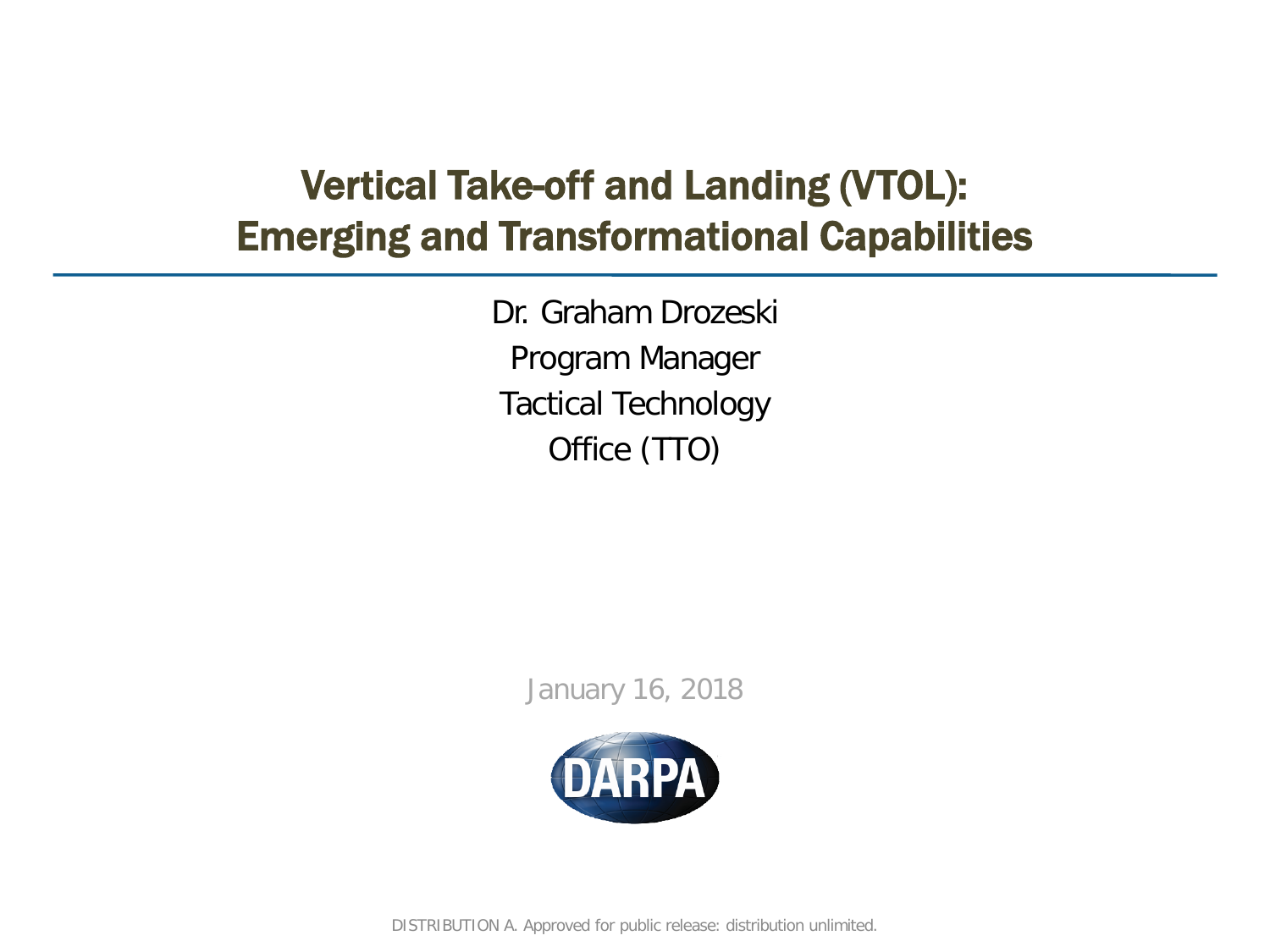

# Transformation in VTOL



#### DISTRIBUTION A. Approved for public release: distribution unlimited. 2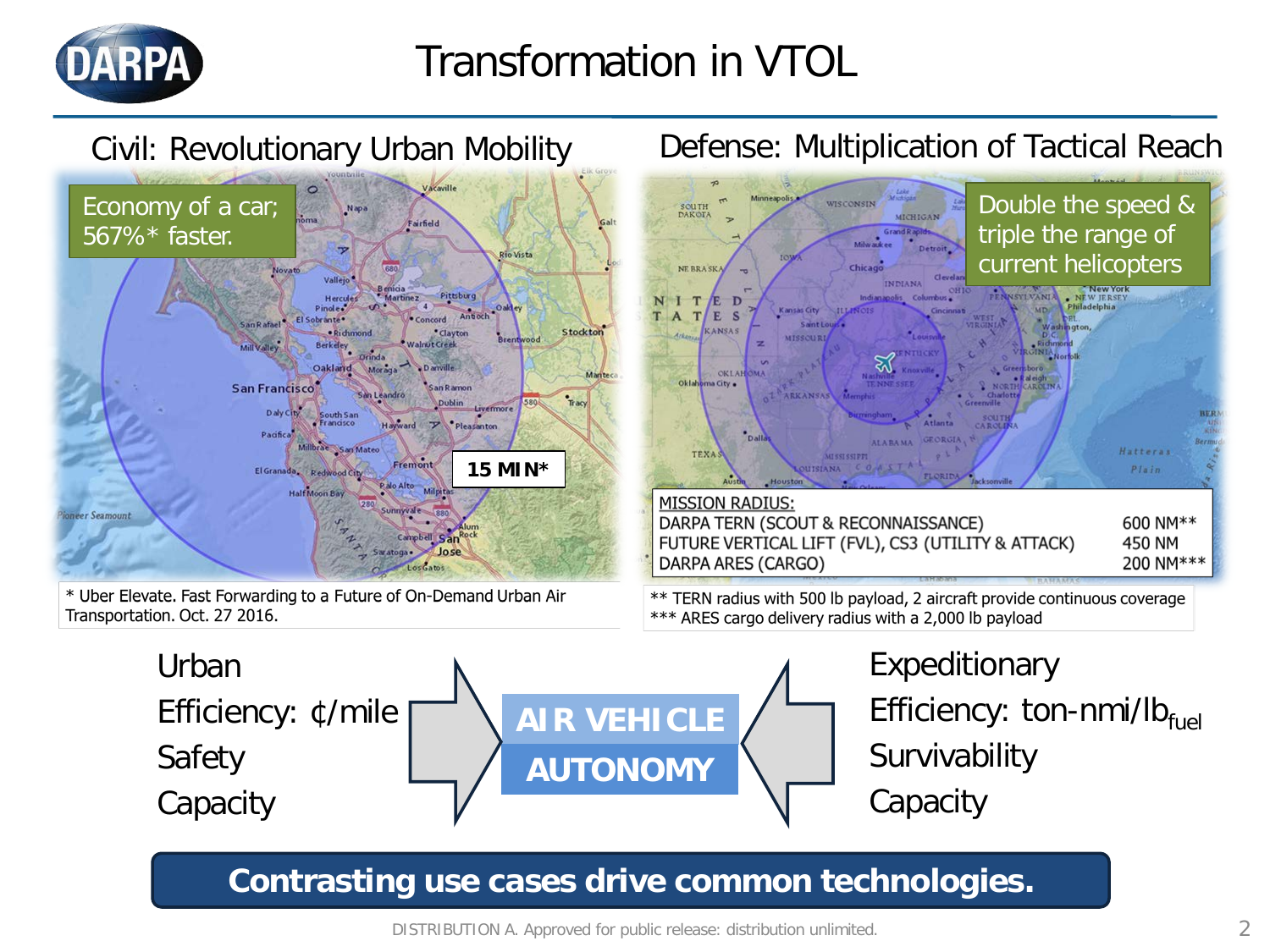



Efficiency enables delivery of increased payload-range with equal or reduced energy consumption.

On-demand mobility (ODM) is driving development of efficient VTOL below 40 ton-nmi.

Military is driving development of efficient VTOL above 400 ton-nmi.

Range Equations:  
\n
$$
R = k \frac{L_{p} \eta_{p} \eta_{t}}{SFC} ln \left| \frac{1}{\gamma_{b} W_{L} + \gamma_{b} W_{PAY}} \right|,
$$
\nOr  
\n
$$
R = k L_{p} \eta_{p} \eta_{t} * D_{batt} * (1 - \gamma_{b} W_{L} - \gamma_{b} W_{PAY})
$$

Regardless of propulsion system, efficient VTOL aircraft share common terms:

$$
L_{D}^L, \eta_p, \%W_L
$$
  
 
$$
\%W_L = \frac{W_{OWE} + W_{reserve}}{W_{TO}},
$$
 includes crew

### **Development of mid-sized efficient VTOL aircraft could fill military and commercial needs.**

**But, we need:**  $^L\!/_{D}\eta_p\eta_t\gg$  helicopter  $\%W_L$  < helicopter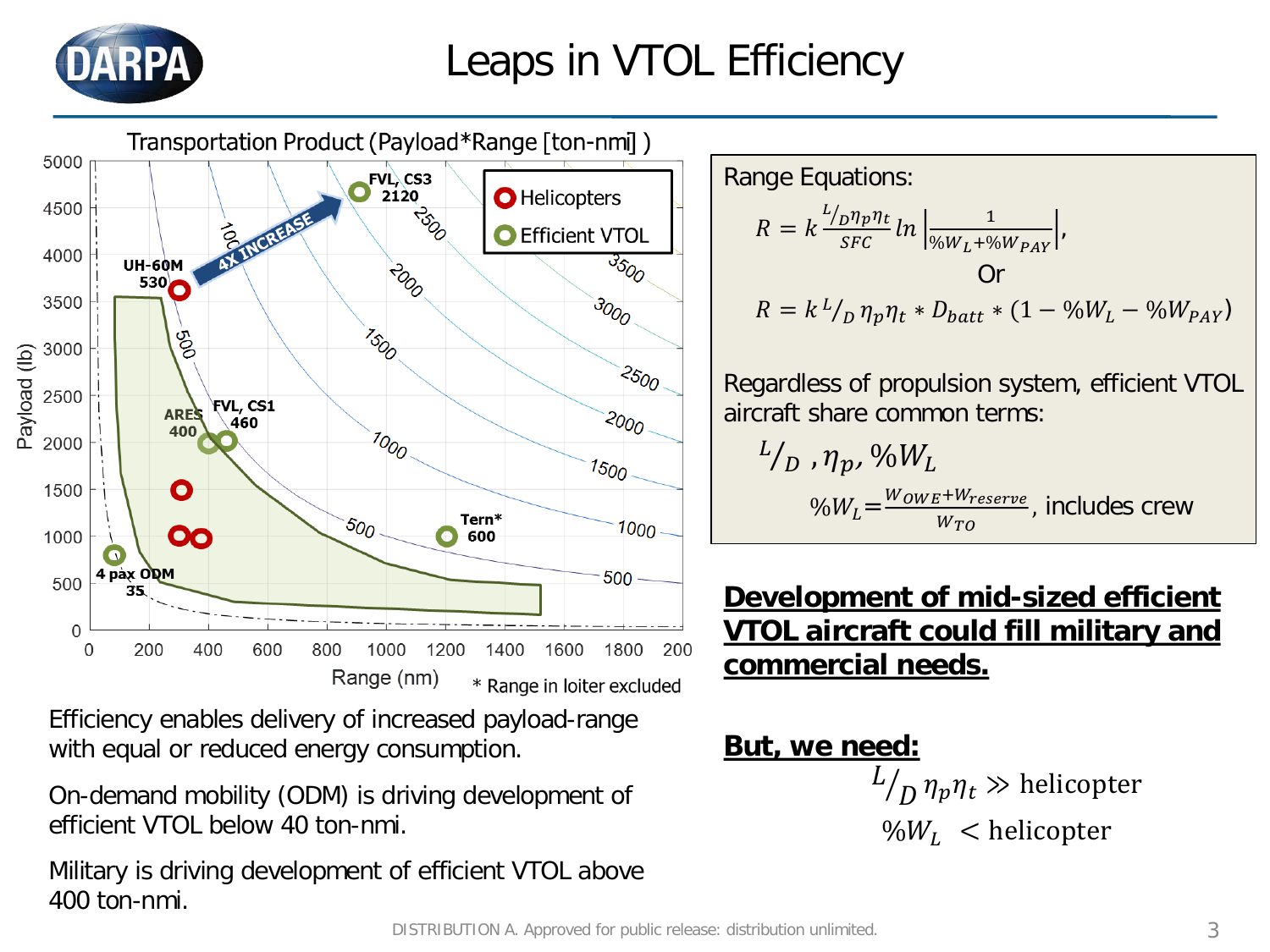

# Autonomy Is a Critical Enabler for VTOL



- 1. Dramatically reduce mishaps and fatalities
- 2. Enable routine operation in nearly all weather conditions Remove burden of following instrument flight rules
- 3. Address pilot costs, training overhead, and pilot shortages
	- 2 pilots  $\implies$  1 pilot onboard  $\implies$  0 onboard
- 4. Routine operation to/from small and uncontrolled areas

Multiple programs are demonstrating significant advances

Airlines achieve for

airport to airport ops.

- 1. Couch, Mark and Lindell, Dennis. Study on Rotorcraft Survivability. Presented at the American Helicopter Society 66th Annual Forum, Phoenix, AZ, 10-13 May 2010.
- 2. Uber Elevate. Fast Forwarding to a Future of On-Demand Urban Air Transportation. Oct. 27 2016.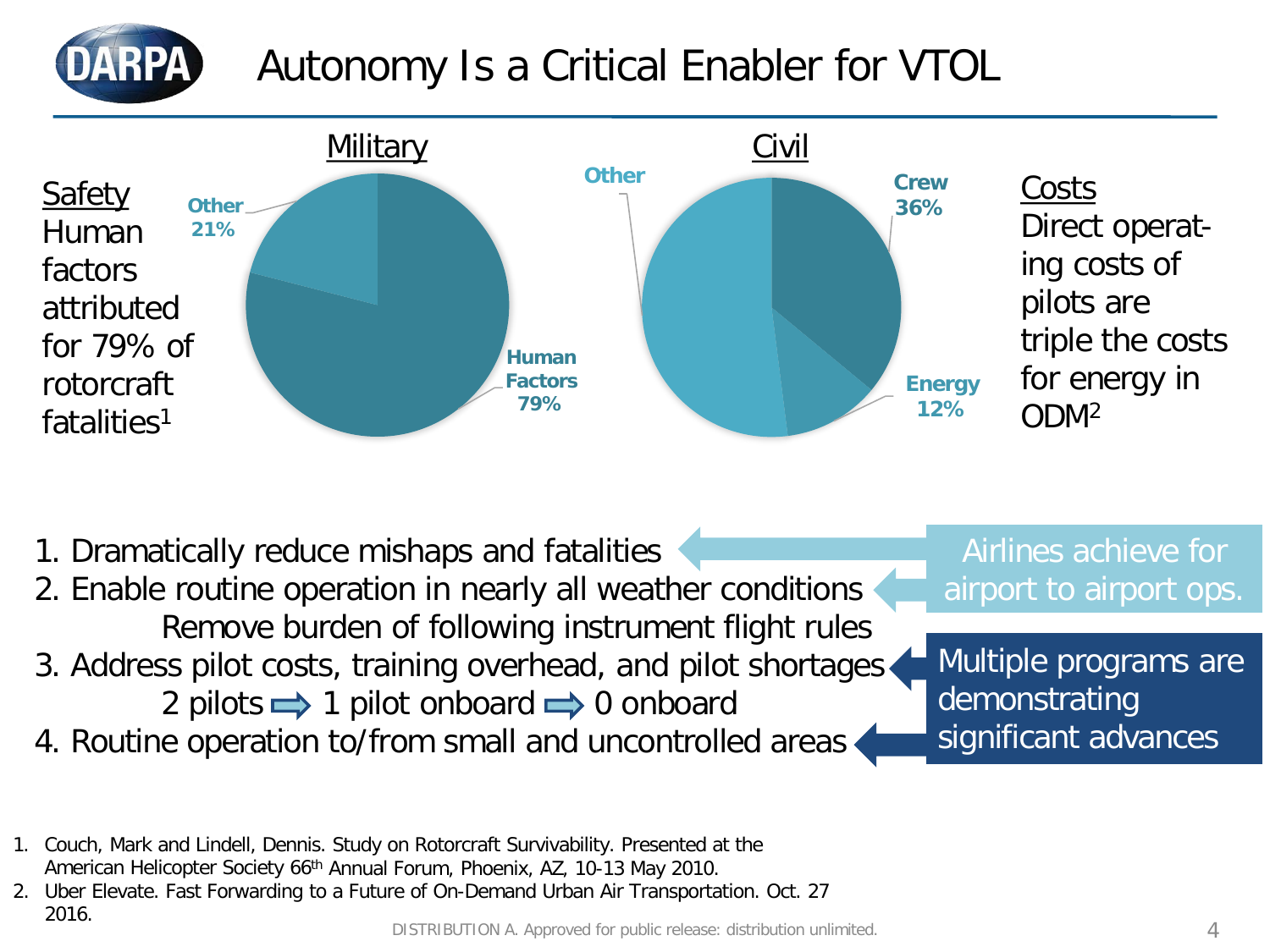

Employ processes that achieve appropriate level of safety, and retain a means of compliance for advanced technologies:

- Planning / mapping algorithms
- High speed computing
- New sensors

Design autonomy architectures that consider certification from concept stage:

- Hardware redundancy
- Software level of assurance
- Sensor performance (obstacle avoidance, sense and avoid, vehicle proximity, etc)
- Navigation performance
- Human machine interface

Ensure an efficient means for growth and improvement without significant reinvestment.

**Certification is the next major step for transition to military and civilian operations in platforms rated for human occupancy.**

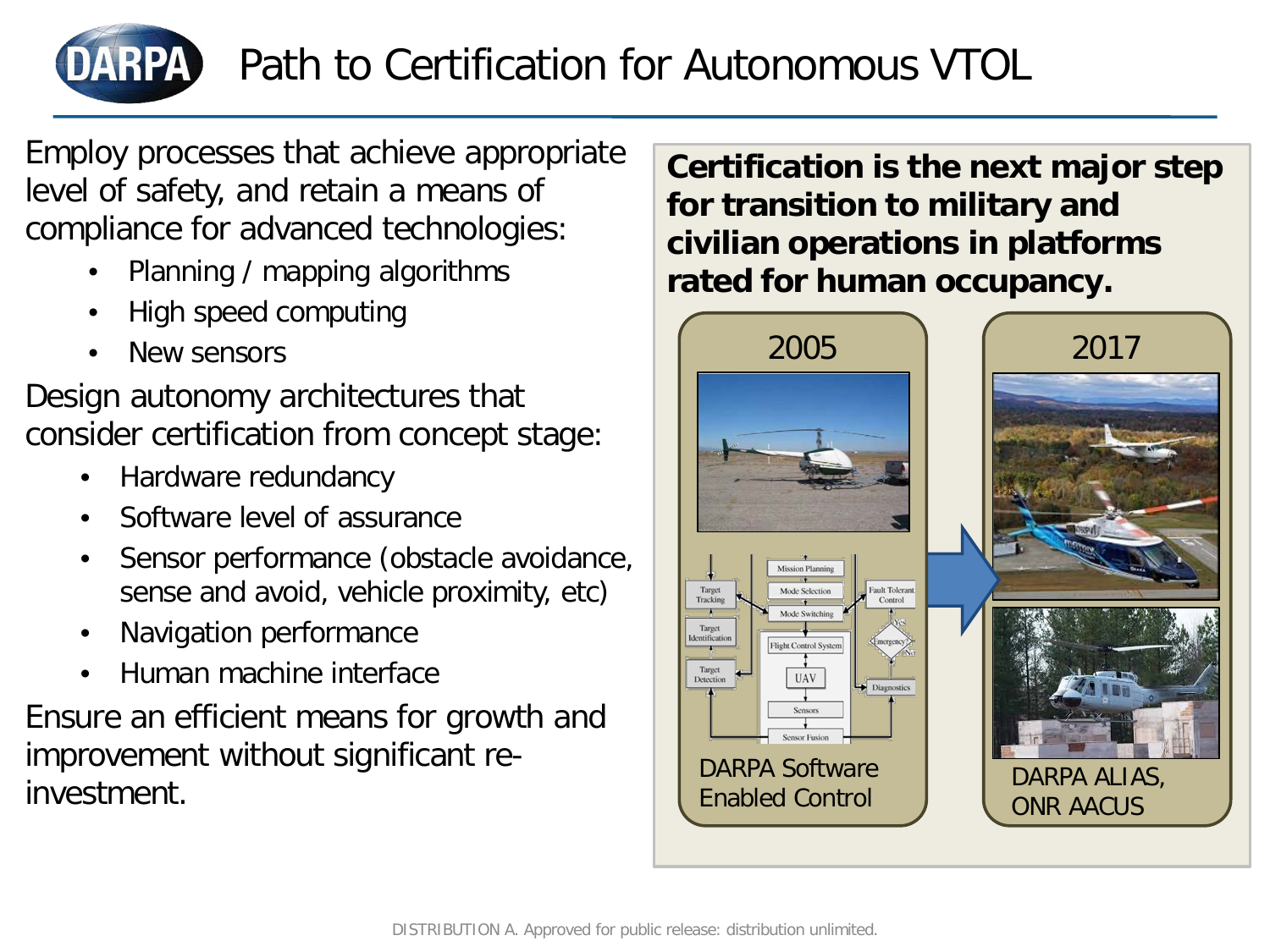

# Design for Conversion

- Efficient VTOL aircraft must convert from hovering flight  $(T=W+margin)$  to cruise flight where  $P << W^*V/4$ .
- Low-speed maneuvers include approaches, go-arounds, aborted take-offs, and descents as well as failures (engine, motor, power bus, tilt actuator, etc)
- Wheeled landing gear bypasses conversion
	- Rolling take-offs and landings may be very short, and consume less energy



conversion corridor is essential early in the design process.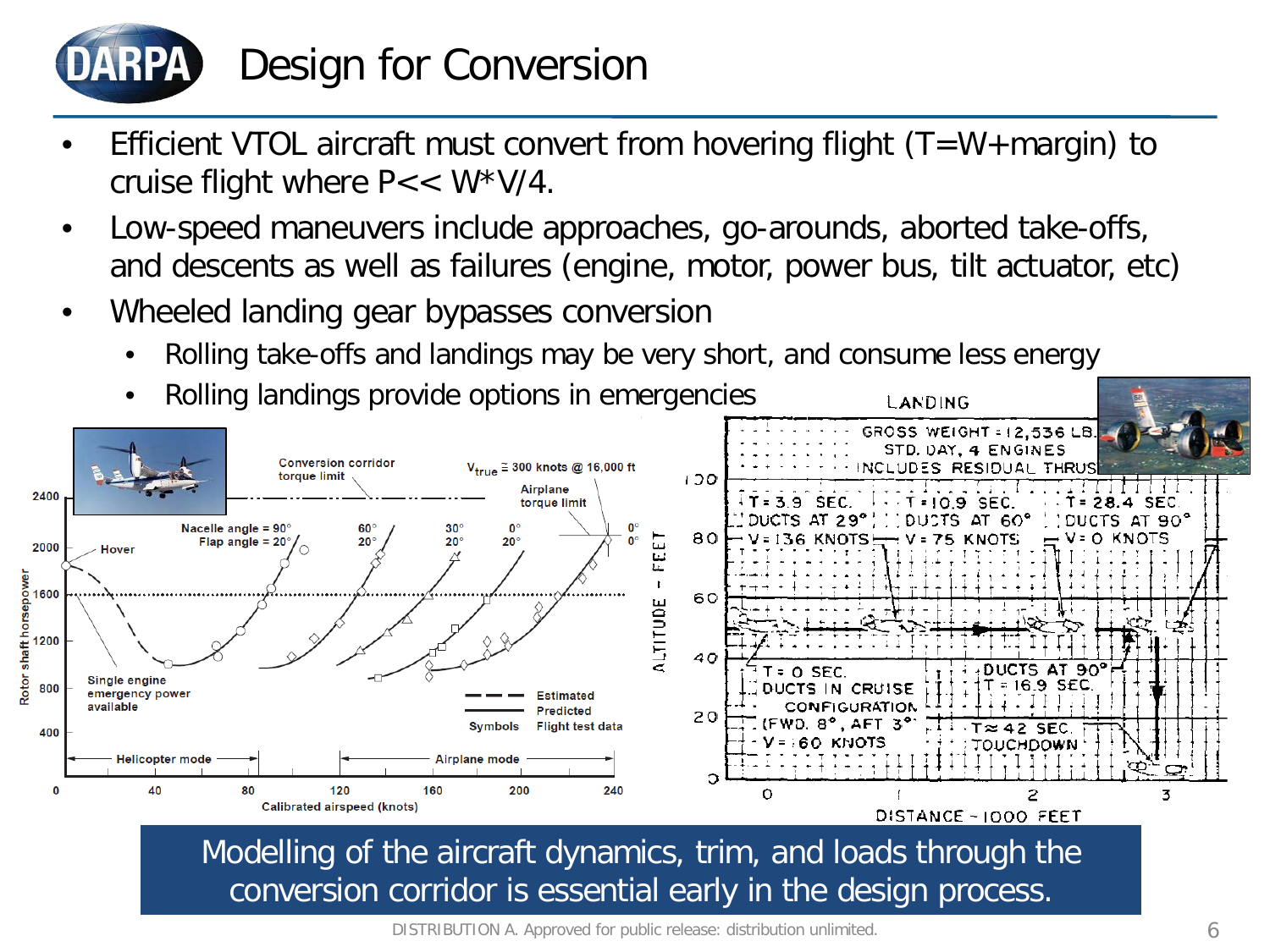

- Military and commercial VTOL industries are developing and flying demonstrators at an incredible pace.
- Autonomy is central to both use cases.
- Certification of more autonomous, new air vehicles is the next step for both use cases.
- **The momentum and common interest provides an incredible opportunity for advancement.**

#### A few civil VTOL demonstrators:



Military VTOL demonstrators with recent or imminent first flights: